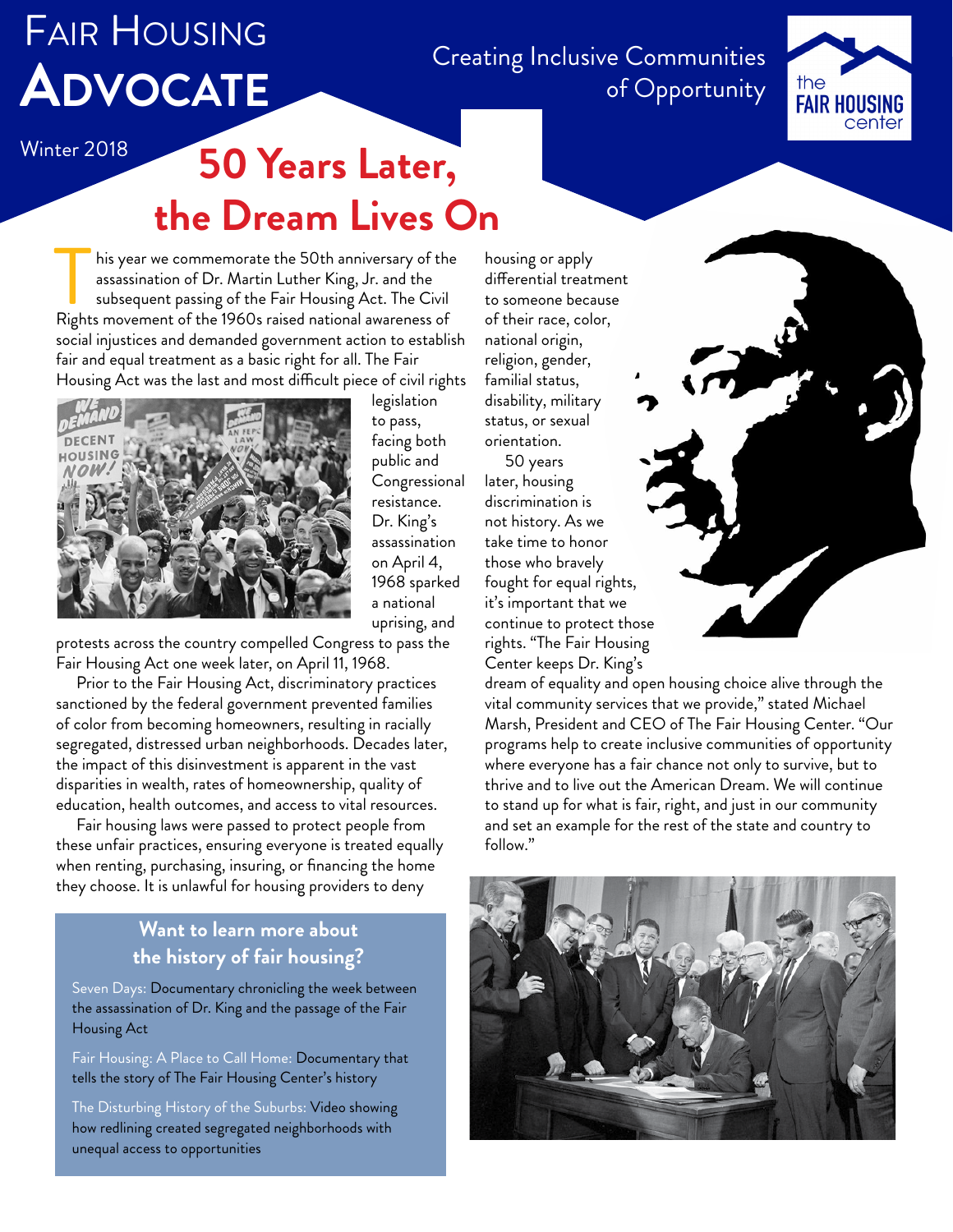## **Looking Ahead: A Sneak Peek at 2018**

ark your calendars! We hope you'll join us for these upcoming events. Look for more details to come.

### **Ode to the ZIP Code – April 19**

Your neighborhood is more than an address, it's an identity. Unleash your creative juices and create a short five line poem inspired by your ZIP Code. This year's third annual event is in partnership with Toledo City Paper, The Arts Commission, and

#### **First Place Lydia Horvath**

- 4 Near Detroit and Airport
- 3 We finally settled
- 6 Family of six, crowding into rentals 0 (here's where I won't discuss
- the summer we were homeless)
- 9 But there on Somerset, my very own pink bedroom

#### Winning poem from 2017

Toledo-Lucas County Public Library. Entries will be accepted online starting in February and winners will be awarded at a live event on 419 Day (April 19, 2018) at the Main Library.

### **There's No Place Like Home August 9 • 5-8 p.m.**

Polish your red shoes and follow the yellow brick road to the happiest of happy hours! You don't want to miss our signature event at the Pinnacle where you can enjoy a fun evening while helping to support equal opportunity.





## **Housing Summit September 21 Renaissance Hotel Toledo, OH**

Stakeholders from across the state will gather to examine the state of fair housing 50 years after the Fair Housing Act. This event hosted by The Fair Housing Center and the Ohio Diversity Council will feature keynote speaker Richard Rothstein, author of "The Color of Law: The Forgotten History of How Our Government Segregated America." Attendees will gain insight into the barriers that block access to opportunity and explore ways to foster diverse, stable communities.

## **Keys to Opportunity Sculpture Ohio Fair**

Kick off your spring cleaning by getting rid of old keys cluttering your drawers! Beginning in April, thousands of keys will be collected across the community to create a unique outdoor sculpture. Designed by Dane Turpening of Toledo Twisted Iron, the "Keys to Opportunity" sculpture will represent the role that housing plays in opening the door to the vital resources that enable us to thrive. Drop off your keys at The Fair Housing Center and then join us in October to witness the public unveiling of the artwork in our Courtyard of Justice.

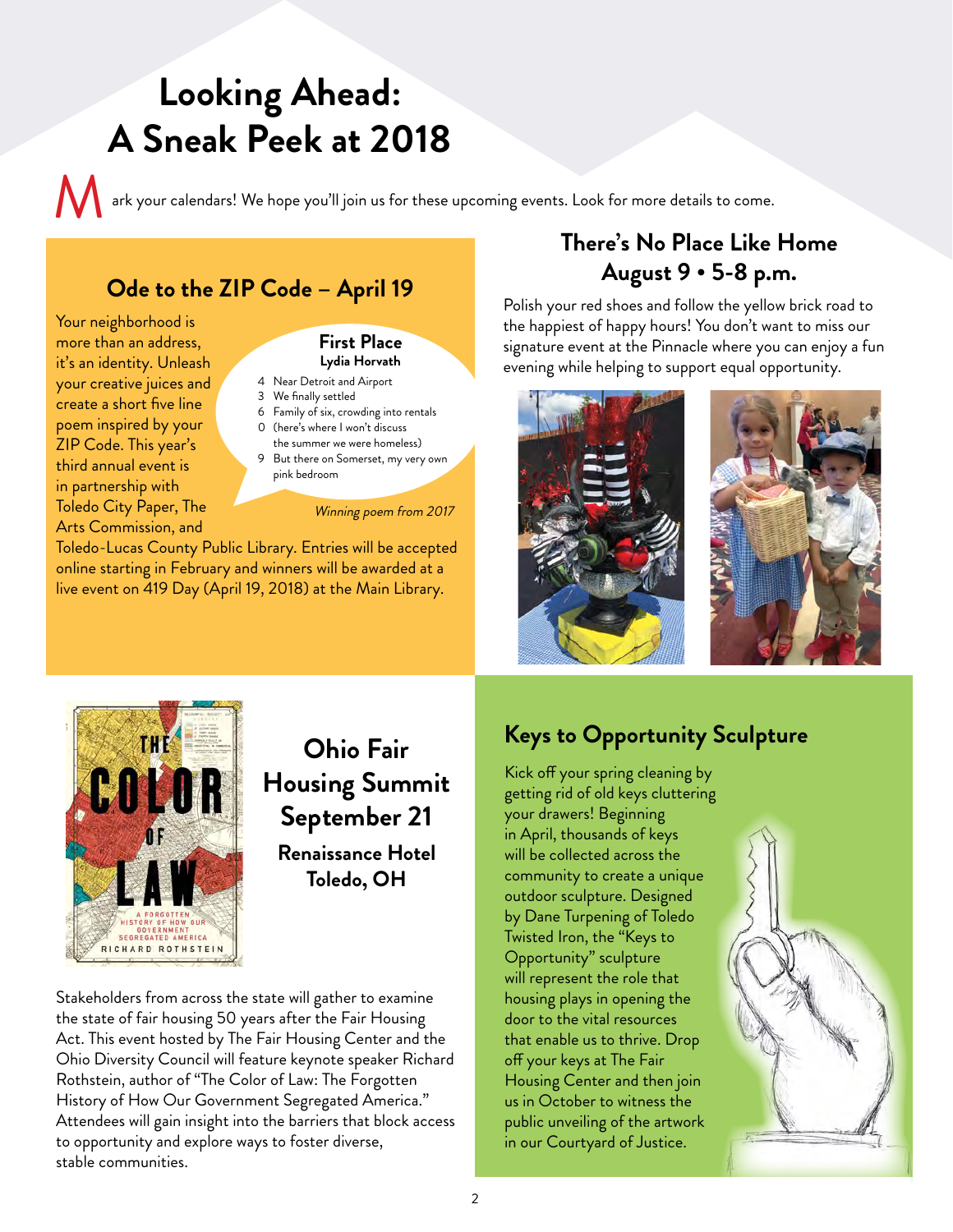## **Your Rights are Our Mission**

eeking housing that would be better suited for his medical needs, our client asked to be moved from an apartment with a shared entrance to one with a private entrance. Even though this request would help accommodate his mental disability, and he provided documentation verifying his condition, the housing provider S



refused. Knowing he had rights to accessible housing, he reached out to The Fair Housing Center. We stood by him during a lengthy process that lasted more than two years, eventually reaching a settlement agreement. Our client received monetary damages as a result of this distressing experience, and the housing provider improved their policies for handling reasonable accommodation requests. The Fair Housing Center will provide fair housing education to the housing provider and monitor activities over the next three years, opening the door for others with disabilities to enjoy homes that meet their needs.

ur client, an African American single mother, found a home to rent after experiencing homelessness. She was relieved to find a safe, stable place to stay for her and her daughter, until she called management to make a maintenance request. When our client asked for necessary repairs to be made, the property manager responded by yelling at her, saying she could "take it or leave it" and also telling her "you are lucky we even rented to you." Knowing she was being treated unfairly, our client voiced concerns to the manager regarding her discriminatory behavior, but the manager reacted by telling O



her, "you don't seem like the kind of person who could get an attorney." That's when she knew she needed to contact us for help. Standing up for our client's rights, we were able to recover monetary damages for the mistreatment she endured. In addition, The Fair Housing Center will provide fair housing training for the property management staff, to help ensure someone else does not have to go through this same painful experience.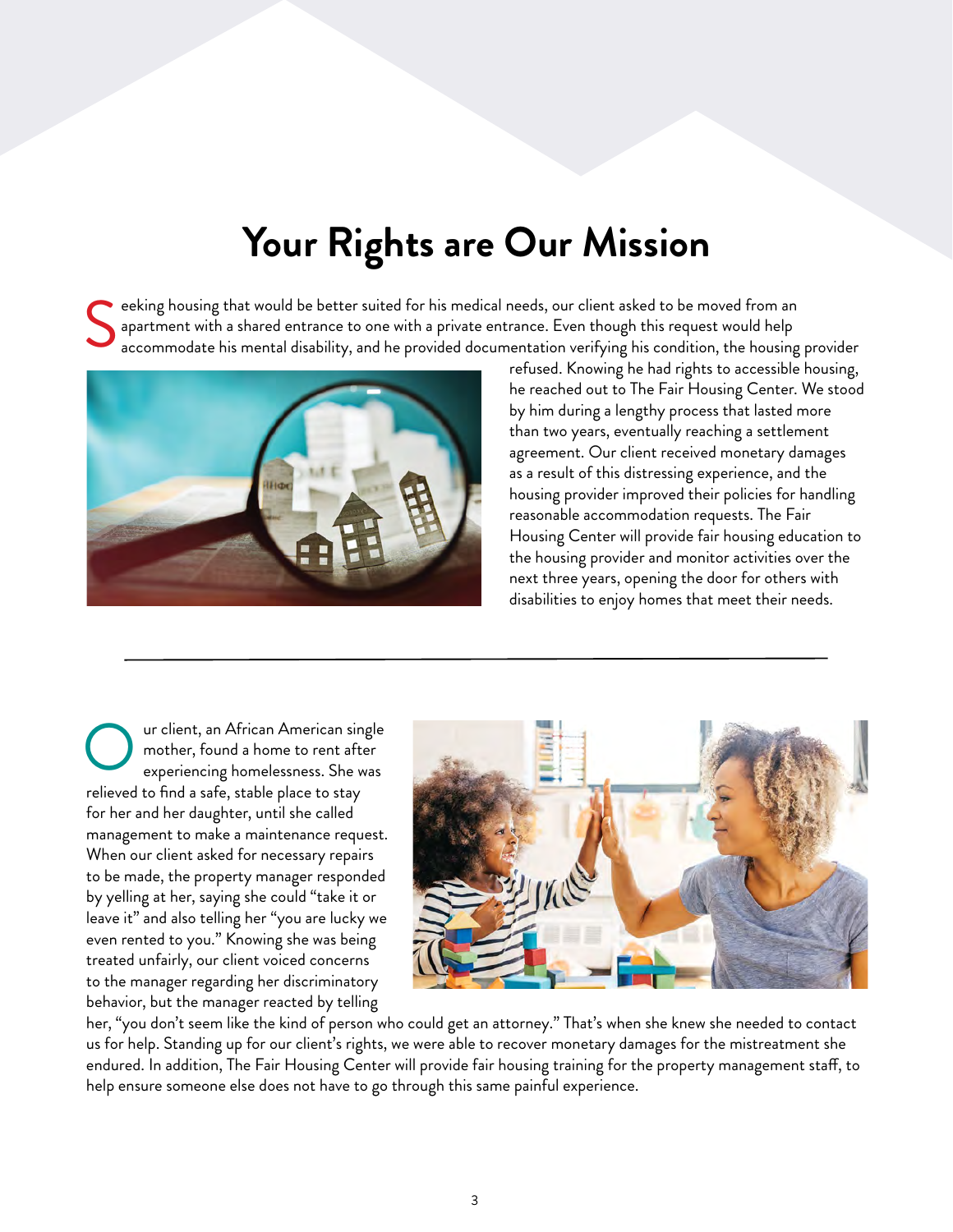# **WHO WE ARE**

Get to know some of the passionate people who help us keep housing fair!



## **GETTING TO KNOW Donor Subrina Bennett-Long**

ubrina first became involved with The Fair Housing Center by serving on a planning committee for There's No Place Like Home, an annual fundraising event. After learning about the agency's work, she decided to donate to what she felt was a worthwhile cause about the agency's Work, she decided to donate to what she felt was a worthwhile cand treasure of Toledo. Subrina views TFHC as a watchdog, protecting those who could be  $\frac{1}{2}$ taken advantage of or have unfair practices used against them.

Subrina's biggest passion? People. "Every day I meet different people, we talk and I hear about their life stories. I think it helps me become more compassionate to a fellow man's position in life and it motivates me to help if I can." One person in particular is her biggest source of

inspiration: her special needs sister. "Even with her disabilities she never gives up." She also thinks the best thing about our community is the people who live in it.

The one thing she knows about TFHC that she wishes other people knew is "the number of people they have helped! It's the best kept secret in Toledo!" If given the opportunity to serve as Mayor for the day, she would "talk to individuals who may not necessarily think, look, or act like me, and try to get us to come together for a common unity in our city."

## **GETTING TO KNOW Board Member Alan Bannister**

native Toledoan, Alan enjoys his position on The Fair Housing Center's Board, serving nearly two years. Although Alan received his degree in public administration, his passion for civil rights has always played a central role in his life. "I have always been a person native Toledoan, Alan enjoys his position on The Fair Housing Center's Board, serving<br>nearly two years. Although Alan received his degree in public administration, his passion<br>for civil rights has always played a central r natural urge to help other people, stating "when someone succeeds because I helped them in some way, it makes my heart beat."

### **Alan's Favorite Quote**

"Friendship is essential to the soul." – Omega Psi Phi Fraternity Alan's favorite social movement leader is his father, who served as pastor of his church and professor of education at UT. His father led educational movements throughout the community and participated in countless civic events. His father's words left an impression on



Alan, because "when he spoke it was usually profound and meaningful."

If Alan could trade places with anyone, he would choose a principal, relishing the chance to "inspire youth to be leaders and show them how they can lead." If you're thinking about pursuing nonprofit or civil rights work, Alan's advice is "get ready to work hard, bring your talents—all of them, and be ready to give."